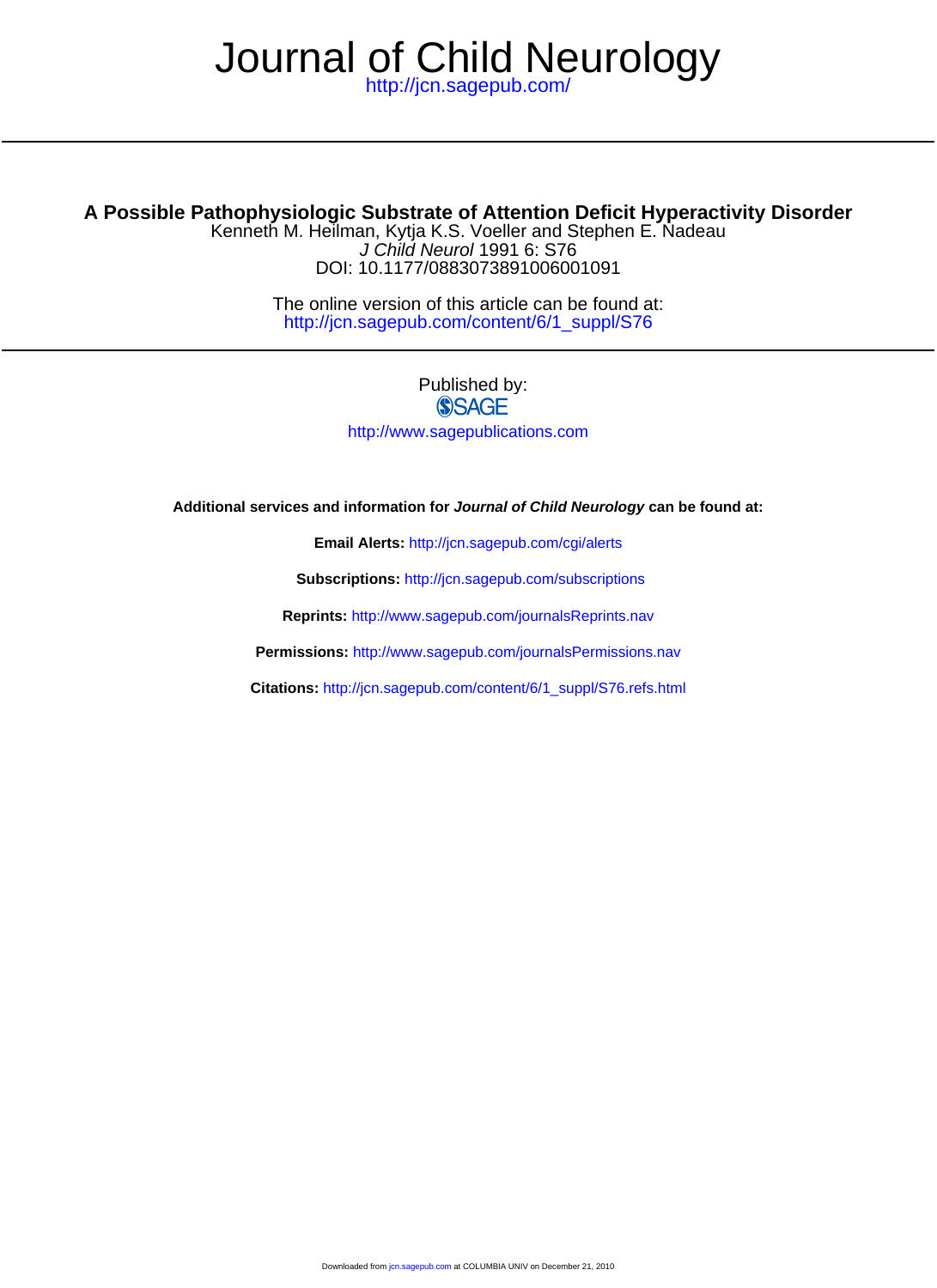# A Possible Pathophysiologic Substrate of Attention Deficit Hyperactivity Disorder

Kenneth M. Heilman, MD; Kytja K.S. Voeller, MD; Stephen E. Nadeau, MD

#### Abstract

The attention deficit hyperactivity disorder (ADHD) is associated with defective attention and response inhibition and motor restlessness. Inattention, defective response inhibition, and impersistence are more commonly seen in adults with right than with left hemisphere dysfunction. In light of this fact and because children with ADHD not only appear to demonstrate these symptoms but also neglect the left side and have decreased activation of their right neostriatum, we propose that these children have a right hemisphere dysfunction. In addition, because both inattention and defective response inhibition can be seen in children with ADHD and in patients and animals who have frontal lobe and striatal dysfunction, we propose that children with ADHD have dysfunction in a right-sided frontal-striatal system. Motor restlessness may reflect frontal lobe dysfunction due to impairment of the mesocortical dopamine system. (J Child Neurol 1991;6(Suppl):S74-S79).

I the attention deficit hyperactivity disorder<br>(ADHD) is characterized by three cardinal symptoms: inattention, impulsiveness, and hyperactivity, including motor restlessness. Even though this disorder is both common and disabling, its pathophysiology has not been entirely elucidated.

Recently, several independent articles and abstracts have been published in the neurologic and neuropsychological literature that have enabled us to propose that dysfunction in a lateralized neuronal network may underlie many of the behavioral signs and symptoms associated with ADHD. Clues as to which anatomic areas this network comprises may be ascertained from investigations of behavioral aberrations that can be seen in both children with ADHD and adults with focal lesions. Animal studies may also provide us with important clues.

#### Evidence From Studies of Neglect

In regard to the attentional disorder seen with ADHD, one of the most profound disorders found in adult patients with focal hemispheric lesions is the neglect syndrome. In the absence of elemental sensory or motor defects, the patient with neglect often fails to recognize, respond to, or orient to stimuli presented on the side contralateral to his hemispheric lesion. $<sup>1</sup>$  To a lesser degree, the patient with</sup> neglect may also fail to fully recognize stimuli even on the ipsilateral side. $2-4$  This failure of recognition and response has been attributed to attentional and arousal deficits. Not only do patients with neglect fail to detect stimuli, but they also may have difficulty focusing their attention<sup>5</sup> and shifting their attention.<sup>6</sup> Although portions of the neglect syndrome can be seen after left hemisphere lesions, spatial neglect and sensory inattention-extinction appear to be more common and more severe with right hemisphere lesions.<sup>7-9</sup> Because many of the signs associated with neglect are seen more commonly after right hemisphere lesions, it has been posited that the right hemisphere may be dominant for mediating attention,<sup>10</sup> arousal,<sup>11</sup> and motor activation.<sup>12</sup> For example, in regard to attention, the right hemisphere has been posited to attend to both hemispatial fields, and the left hemisphere, primarily to the right hemispatial field. Because the right hemisphere can mediate attention in both fields, lesions of the left hemisphere will be associated with little or no inattention, but lesions of the right hemisphere will

Received August 1, 1989. Accepted for publication August 30, 1990.

From the Department of Neurology, University of Florida College of Medicine, and the Veterans Affairs Medical Center, Gainesville, FL.

Address correspondence to Dr Kenneth M. Heilman, Box J-236, J. Hillis Miller Health Center, Gainesville, FL 32610.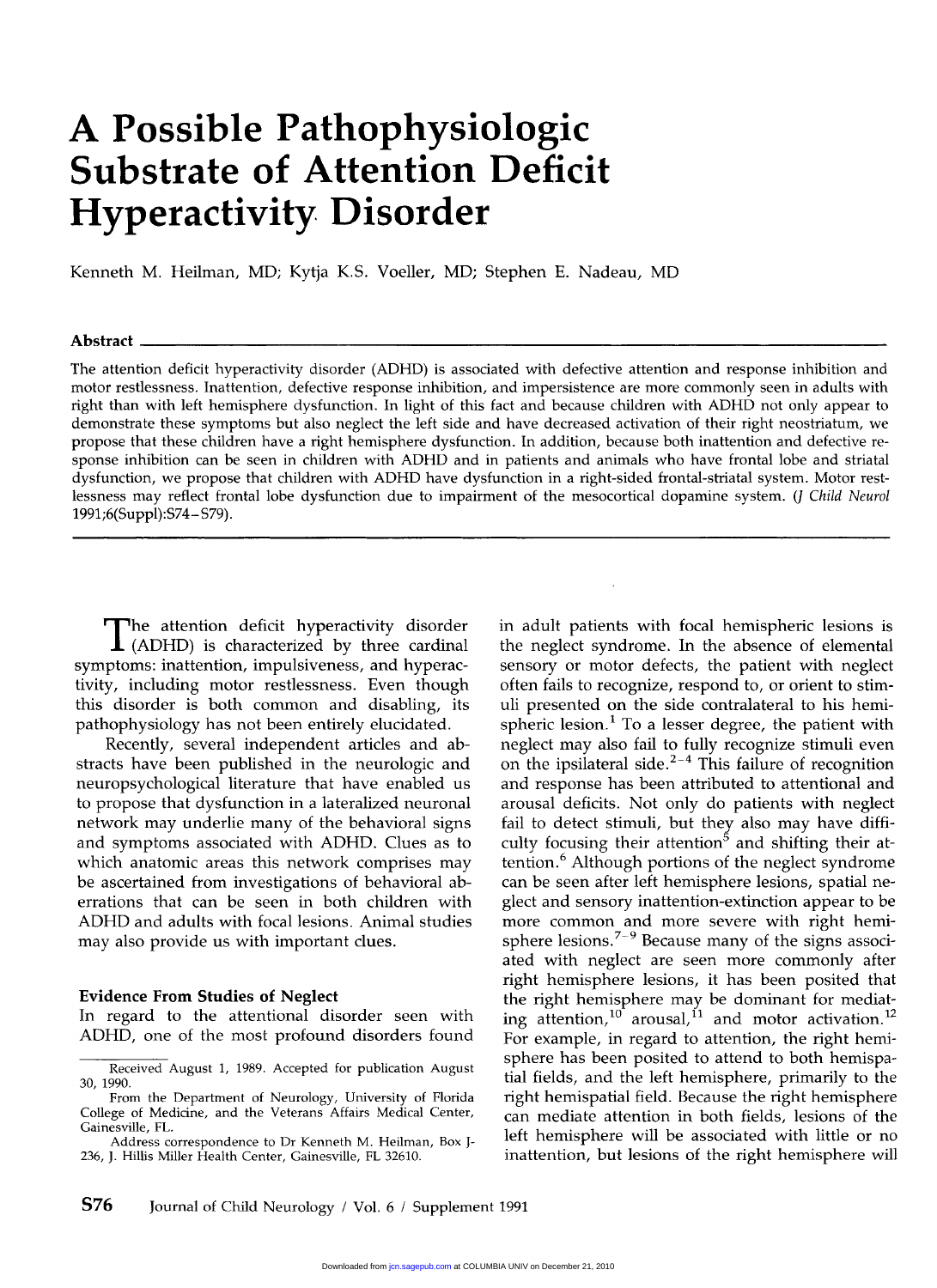induce severe inattention. Electrophysiological and imaging studies in normal subjects appear to support the concept that the right hemisphere is dominant or superior in mediating attention.<sup>10,13</sup> Because children with ADHD have impaired attention, we posited that the right hemisphere in these children may be dysfunctional. To determine behaviorally if subjects with attention deficit disorder have right hemisphere dysfunction, Voeller and Heilman<sup>14</sup> tested attention deficit disorder with hyperactivity (ADDH) subjects with a cancellation task. In this task, stimuli such as letters or short line segments are distributed over a sheet of paper, and the subjects are instructed to cross out the target stimuli. Adult patients with left spatial neglect from right hemisphere lesions, even in the absence of hemianopia, more often fail to cancel lines on the side of the sheet contralateral to their lesions than on the side ipsilateral. To a lesser degree, patients with neglect may also fail to cancel lines even on the side ipsilateral to their lesion (in this case, right). Voeller and Heilman found that the performance of subjects with ADDH on this cancellation task is similar to patients with known right hemisphere lesions. Although there were cancellation failures distributed over the entire page, they were more frequent on the left side than on the right. This finding suggests these children have right hemisphere dysfunction and that right hemisphere dysfunction may induce their attentional disorder.

Several discrete anatomic areas appear to induce neglect when injured. These include the parietal lobe, the dorsolateral and medial frontal lobes (including the cingulate gyrus), the striatum, and portions of the reticular formation including the thalamus and mesencephalon. It has been postulated that these areas form a distributed system that mediates attention, intention (motor activation), and arousal. $1,15,16$ 

#### Motor Impersistence

Clues as to which of these areas are dysfunctional in patients with ADHD may be obtained from additional behavioral observations of both children with ADHD and adults with focal lesions. The inability to sustain a simple motor act has been termed motor impersistence. Motor impersistence is more frequently associated with right hemisphere damage than with left hemisphere damage.<sup>17</sup> Children with ADHD are more likely to have motor impersistence than controls,<sup>18</sup> providing additional evidence for the postulate that ADHD may be associated with

right hemisphere dysfunction. Studies of adults who have motor impersistence suggest that not only does the right hemisphere play a critical role in motor impersistence but also that within the right hemisphere the frontal lobe may be the most important area. 17

## Failure of Response Inhibition: The Role of the Frontal Lobes

Impulsiveness and hyperactivity may be related in part to defective response inhibition such that children with ADHD respond to stimuli to which they should not respond. Using a go-no go paradigm, Trommer et al<sup>19</sup> demonstrated that children with ADHD had difficulty inhibiting a response. Animals with frontal lesions may also show defective response inhibition. For the most part, these frontal lesions in animals have been in orbital or inferior lateral regions; $20$  however, dogs with lesions on the medial surface of the frontal lobes have been reported in a go- no go paradigm to have defective response inhibition. $2^1$  Although response inhibition has not been extensively studied in patients with discrete lesions, Drewe<sup>22</sup> studied 25 patients with frontal lesions and found defective response inhibition on go-no go tasks. Drewe also found that medial lesions were "particularly important in giving rise to poor performance on this task." $22$  Although Drewe did not find any systematic right-left differences, the details of the nature, extent, and specific location of injury were not published. Also using a  $go-no go paradigm, Leimkuhler and Mesulam<sup>23</sup>$ demonstrated defective response inhibition in a patient with a meningioma involving the medial aspects of both frontal lobes. After removal of the meningioma, the patient's defective response inhibition abated.

Verfaellie and Heilman<sup>24</sup> studied patients with right and left medial frontal lesions. Whereas the patient with a left-sided lesion was able to normally inhibit a response, the patient with a right-sided lesion had a defect in response inhibition. When asked to raise the hand opposite to that touched, the patient would make frequent errors and raise the hand that was touched instead of the opposite hand in spite of recalling the instructions and often making self-corrections. This patient also showed a defect in response preparation or motor set. That is, when given a choice reaction time test and provided with cues as to which hand to use, unlike controls or the patient with a left medial frontal lesion who re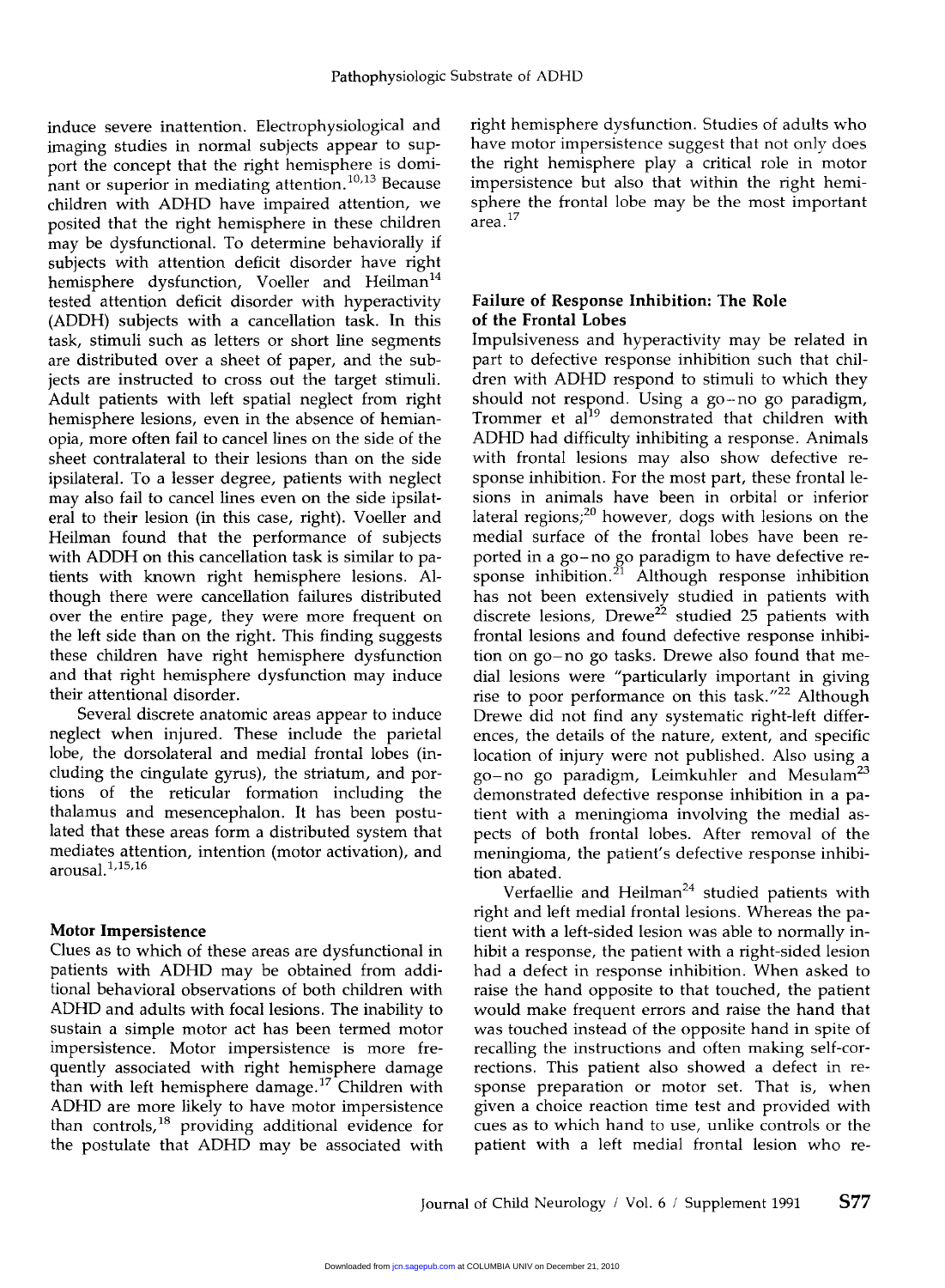sponded more rapidly when provided with preparatory information, the patient with the right medial lesion did not have faster reaction times when provided with a cue than when no cue was provided. These results suggested that he was unable to develop a motor set.

The medial frontal lobes contain the supplementary motor area (SMA) and cingulate gyrus and, as discussed, lesions of the medial frontal lobe can be associated not only with impaired response inhibition but also with inattention and neglect. The medial frontal lobe receives heavy projections from the dorsolateral frontal lobes. Lesions of the dorsolateral frontal lobes in humans are also associated with inattention and defects of motor activation or set including motor impersistence, defective response initiation, and defective response inhibition. For example, Butter et al<sup>25</sup> studied a patient with an acute lesion of the right dorsolateral frontal lobe by asking him to either look toward or away from a lateralized visual stimulus. Initially, the patient demonstrated inattention such that when he was asked to respond to a contralateral (left) stimulus by moving his eyes rightward, he was impaired. He also showed a directional akinesia (a defect in response initiation) such that he failed to move his eyes contralaterally (leftward) in response to an ipsilateral (right-sided) stimulus. When the patient's contralateral (left) neglect improved he showed a defect in response inhibition such that when presented with a stimulus on the left side (contralateral to his lesioned hemisphere) he often inappropriately moved his eyes toward the left to view the stimulus rather than toward the right, as instructed.

#### The Striatum

Not only do the dorsolateral and medial frontal lobes have extensive reciprocal interconnections, but both also have projections to the striatum, which includes both the putamen and caudate. Whereas the prefrontal and frontal eye field portions of the frontal lobes project to the caudate, the premotor areas, including SMA, project mainly to the putamen. $^{26}$ Although striatal lesions in humans may cause neglect, $27.28$  defects in response inhibition have not been systematically studied in patients with striatal lesions. Nadeau et al,<sup>29</sup> however, trained rats to turn to one side for a reward in response to touch to either side. Subsequently, the animals' striatum was unilaterally injected with a 6-hydroxydopamine, which destroys the dopaminergic input critical to striatal function. Following this injection, the animals responded correctly when touched contralateral to the lesion when they had to make a response contralateral to the lesion. However, if the stimulus was ipsilateral and the trained (correct) response was contralateral, then the rats erred. Instead of making the trained contralateral response, they made an ipsilateral response and turned toward the stimulus.

Although the rat paradigm of Nadeau et  $al^{29}$  is not exactly the same as the hand movement paradigm of Verfaellie and Heilman (the rat was not trained to make ipsilateral movements to contralateral stimuli), in both the rat and the human paradigms there was a defect in response inhibition. Rather than performing the trained (desired) response, the organism responded with an untrained orienting response toward the eliciting stimulus.

Lou et al $30$  studied children with ADHD with xenon 133 technique and noted that there was decreased regional cerebral blood flow and hence, decreased metabolic activity in the striatum. Whereas in their initial study, Lou et al<sup>30</sup> stated that the decrease in activation was symmetrical, in a second, more extensive study, they found that the regional cerebral blood flow was more diminished on the *right* than on the left.<sup>31</sup> Although Lou et al<sup>31</sup> did not comment on the significance of this right-left striatal asymmetry, it may have been predicted, given the hemispheric asymmetries we have discussed. The findings of Lou et  $al<sup>31</sup>$  not only support the postulate that children with ADHD have right hemispheric dysfunction but also provide evidence that dysfunction in a frontal-striatal system may underlie some of the signs and symptoms associated with this disorder.

Luria<sup>32</sup> posited that the frontal lobes are critical for transcoding volition into action. Sometimes volition calls for the inhibition of unwanted actions; the right frontal lobe, together with the right striatum, appears to be particularly important for inhibiting unwanted action in response to stimuli. The physiological role of the striatum in mediating this function is not clear. Both Lidsky et  $al^{33}$  and Johnson et  $al^{34}$ proposed that the function of the basal ganglia is to gate sensory inputs into motor systems. We propose that in ADHD there is a disorder in this gating system such that volition is not correctly transcoded into action. This defect leads both to a form of inattention where stimuli that should lead to action do not and to defective response inhibition where stimuli that should not lead to action do elicit a response.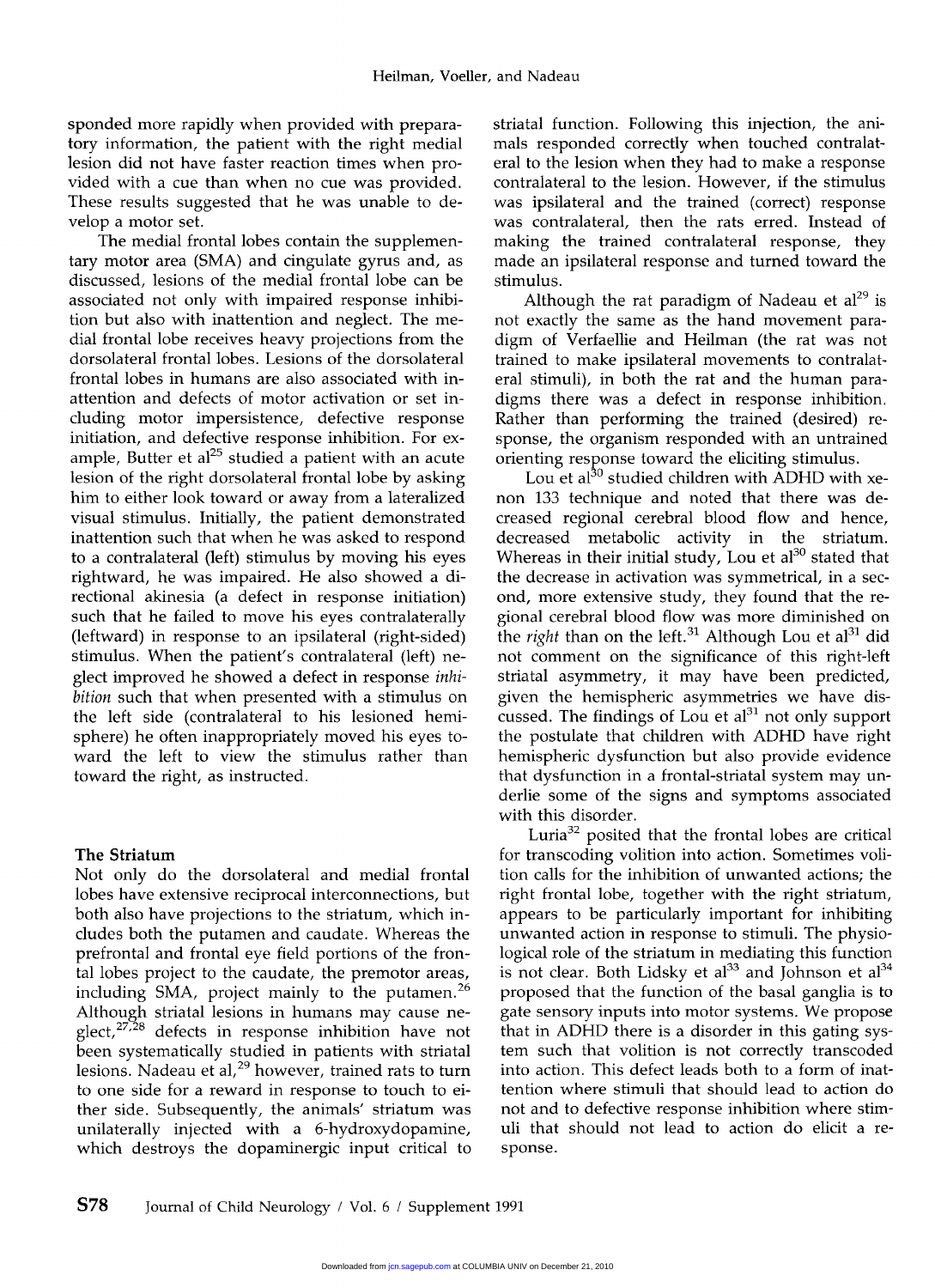# Frontal-Striatal Gating of Behavior

It is not yet known precisely how frontal lobe-striatal systems perform this gating action but a number of important clues have emerged from anatomic and physiological studies. The prefrontal cortex (particularly the dorsolateral cortex and the frontal eye fields) projects to the caudate, which in turn projects to substantia nigra pars reticulata (SNpr).<sup>26</sup> The SNpr has extensive projections to the midbrain reticular formation<sup>35</sup> and the superior colliculus. The superior colliculus appears to be important in gating eye movements (saccades) in response to visual input and frontal eye field activity.<sup>36</sup> When there is a lesion in the frontal eye fields, a patient is still able to saccade because the superior colliculus is intact. However, in the absence of a functioning frontal lobe, as discussed, he cannot voluntarily inhibit a saccade to a visual stimulus. In a similar fashion the SNpr projections to the midbrain reticular formation may be important in gating orienting movements involving the head and trunk.

The SNpr also projects back to the ventral anterior nucleus of the thalamus, which projects back to the prefrontal cortex.<sup>26</sup> The prefrontal cortex, including the frontal eye field, projects to both the dorsolateral and medial premotor cortex  $(SMA)^{37}$  and the anterior cingulate gyrus. The anterior cingulate gyrus also has extensive connections with other portions of the limbic system as well as the temporoparietal association cortex. The SMA not only receives projections from the dorsolateral premotor cortex and the ventral thalamus, but is also strongly connected with the anterior cingulate gyrus. The SMA, therefore, may be an intermediary between frontal-limbic motivational systems and motor systems.

Although the SMA has not been sufficiently studied to clearly define its function, we do know that lesions of the nondominant SMA produce deficits in response initiation and response inhibition.<sup>24</sup> Lesions of the dominant SMA produce apraxia.<sup>38</sup> We propose that the function of the SMA is to modify movements on the basis of the context in which they occur. For the nondominant hemisphere, the context is defined by exteroceptive input relevant to the movement to be produced, namely the correct timing and position in space as defined by external cues. Patients with nondominant SMA lesions have difficulty in using preparatory environmental cues to initiate an appropriate movement or to inhibit an inappropriate movement. For the dominant hemisphere, the context is defined by interoceptive input relevant to the movement to be produced, namely

the timing, duration, and spatial position of the movement relative to other movements in the sequence being planned to accomplish a given task. Lesions of the dominant (left hemisphere) SMA therefore result in the temporal and spatial degradation of movement (apraxia) but do not affect the modification of movement according to preparatory set defined by external cues.

Our hypothesis is consistent with neurophysiological studies that indicate that SMA neuronal activity precedes activity in the motor cortex $39$  and that some SMA neurons appear to inhibit activity in the motor cortex.<sup>40</sup> The proposal that a single SMA modifies movement in both limbs according to a single, hemispherically defined, contextual criterion is consistent with anatomic data that indicate that each SMA receives extensive input from both hemispheres and each SMA sends extensive projections to the motor strip of both hemispheres. $a^{37}$  Our observations in humans of defective response initiation and inhibition with SMA lesions finds further support in animal studies in which rapid cooling of the SMA led to an inappropriate response to a signal in a go-no go task.<sup>41</sup>

# Motor Restlessness

Motor restlessness in ADHD patients consists of an inability to remain still that does not appear to be related to external stimuli. Clinicians and parents liken this to "being driven by a motor." This restlessness resembles akathisia, which in adults is seen in some patients with Parkinson's disease<sup>42</sup> and as a side effect of neuroleptic use.<sup>43</sup> Experimental studies point to decreased dopamine in the prefrontal mesocortical dopamine system rather than in the striatum as the underlying cause of akathisia. In fact, Lang and Johnson<sup>42</sup> noted that when akathisia occurs in parkinsonian patients, it is unrelated to symptoms referable to the nigrostriatal system. Stewart $^{44}$  recently described an adult with akathisia associated with bilateral orbitofrontal lesions that improved dramatically with bromocriptine. In rats, lesions of the ventral tegmental area of the midbrain (the origin of the mesocortical and mesolimbic dopamine systems) produce marked motor restlessness in association with decreased attention and increased reactivity to stimuli.<sup>45</sup> The severity of the restlessness is inversely correlated with prefrontal cortical dopamine. The restlessness and inattention respond well to dopamine agonists.<sup>46</sup> Thus, a case can be made for linking the motor restlessness and, perhaps, the inattention and defective response inhibition of chil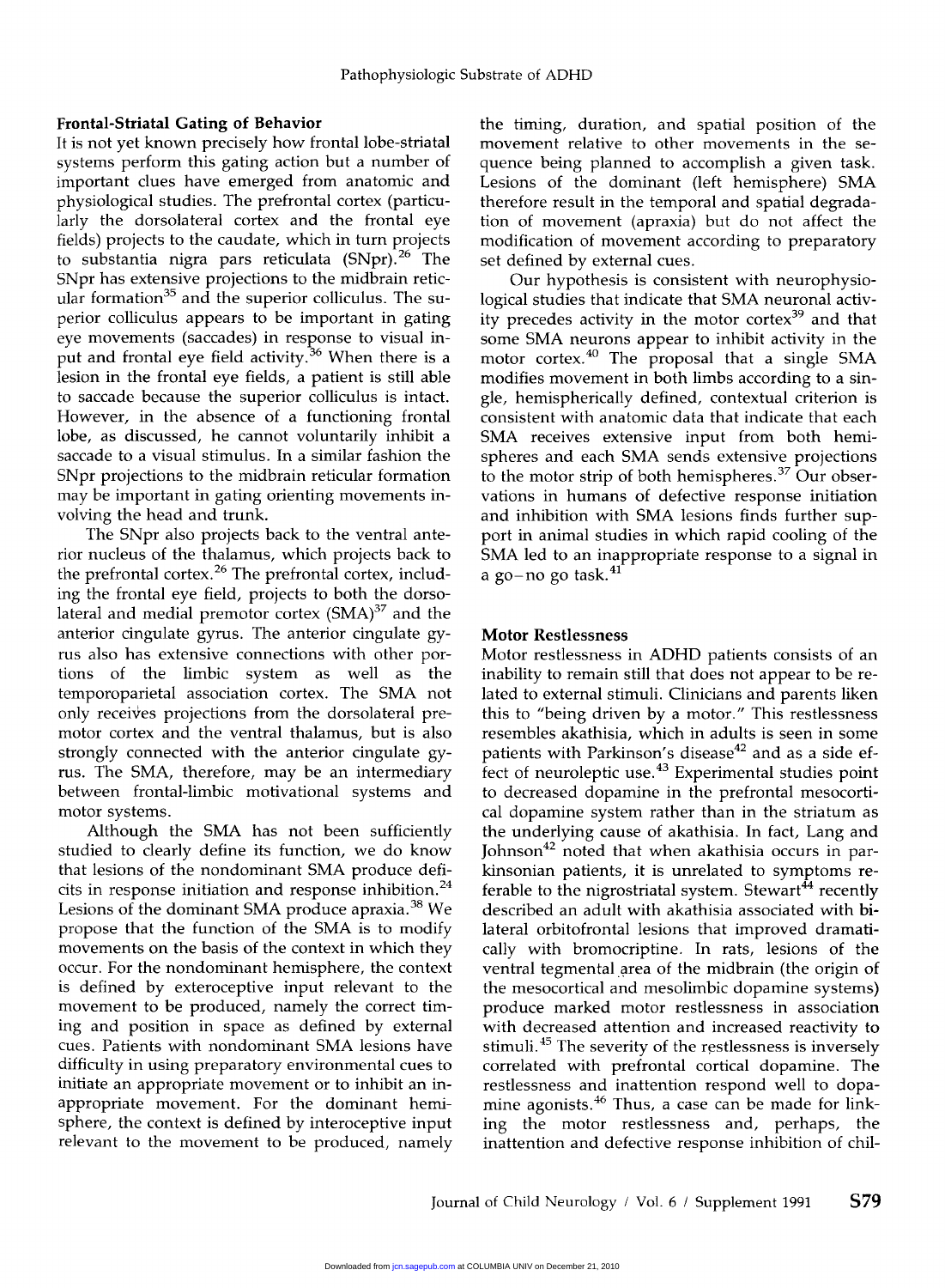dren with ADHD to frontal lobe dysfunction due to hypofunction of the mesocortical dopamine system.

#### Possible Mechanisms of Drug Therapy

Drugs such as methylphenidate and dextroamphetamine, which potentiate the activity of dopaminergic and noradrenergic neurotransmitter systems, are known to improve the impulsiveness and hyperactivity of patients with ADHD. The means by which they do so are not known. As we have discussed, experimental studies of behavioral abnormalities in patients with ADHD and animals with selected focal lesions suggest functional impairment of a frontalstriatal system and further suggest that the right (nondominant) hemisphere may be preferentially involved. Xenon 133 blood flow studies in these patients also implicate the striatum and indicate greater involvement of the right side. $31$  The behavioral abnormalities of ADHD patients may reflect frontal-striatal dysfunction, the pathologic asymmetry of function between the hemispheres, or both. Dopamine normally serves to regulate the signal to noise ratio in the striatum, and reduced dopamine levels, as in Parkinson's disease, result in a failure to initiate responses, presumably due to a failure to gate triggering sensory input into motor systems. 33,34,47 Because children with ADHD do not have parkinsonian features, the beneficial effect of methylphenidate cannot be mediated simply through augmentation of dopaminergic input to the striatum. It is conceivable, however, the methylphenidate improves behavior by ameliorating the hemispheric asymmetry in frontal-striatal function. Impulsiveness and hyperactivity may reflect a pathologically low threshold for gating behavior, defined largely by exteroceptive stimuli (attention and vigilance functions mediated preferentially by the right hemisphere). Methylphenidate may redress this imbalance in favor of behavior defined largely by interoceptive stimuli relevant to performance of the task at hand, mediated to a great extent by the dominant (left) hemisphere. Still other alternatives are conceivable. The locus ceruleus sends substantial noradrenergic projections to the striatum and its ventral extension, the nucleus accumbens, as well as brain areas known to be important in mediating attention, including the superior colliculus and the thalamus.<sup>48,49</sup> As we have noted, there are considerable data linking the motor restlessness of patients with ADHD to mesocortical dopaminergic hypofunction. There are also extensive dopaminergic and noradrenergic projections to the frontal lobes.  $48,50$  Methylphenidate may improve the impulsiveness and hyperactivity of ADHD patients by potentiating the activity of one or more of these catecholaminergic projections, with the net result that the pathologically low threshold for a behavioral response to exteroceptive stimuli is normalized.

#### Acknowledgment

Dr Heilman is supported by the Medical Research Service of the Department of Veterans Affairs.

#### References

- 1. Heilman KM: Neglect and related disorders, in Heilman KM, Valenstein E (eds): Clinical Neuropsychology. New York, Oxford University Press, 1979, pp 268-307.
- 2. Albert ML: A simple test of visual neglect. Neurology 1973;23:658-664.
- 3. Heilman KM, Valenstein E: Mechanisms underlying hemispatial neglect. Ann Neurol 1979;5:166-170.
- 4. Weintraub S, Mesulam MD: Right cerebral dominance in spatial attention. Further evidence based on ipsilateral neglect. Arch Neurol 1987:44:621-625.
- 5. Rapcsak SK, Fleet WS, Verfaellie M, Heilman KM: Selective attention in hemispatial neglect. Arch Neurol 1989;46:178-182.
- 6. Posner MI, Walker JA, Friedrich FF, Rafel RD: Effects of parietal injury on covert orienting of attention. J Neurosci 1984;4:1863-1874.
- 7. Costa LD, Vaughan HG, Horwitz M, Ritter W: Patterns of behavioral deficit associated with visual spatial neglect. Cortex 1969;5:242-263.
- 8. Gainotti G, Messerli P, Tissot R: Qualitative analysis of unilateral spatial neglect in relation to laterality of cerebral lesions. J Neurol Neurosurg Psychiatry 1972;35:545-550.
- 9. Meador KJ, Loring DW, Lee GP et al: Right cerebral specialization for tactile attention as evidenced by intracarotid sodium amytal. Neurology 1988;38:1763-1766.
- 10. Heilman KM, Van Den Abell T: Right hemisphere dominance for attention: The mechanism underlying hemispheric asymmetries of inattention (neglect). Neurology 1980;30:327-330.
- 11. Heilman KM, Schwartz HP, Watson RT: Hypoarousal in patients with the neglect syndrome and emotional indifference. Neurology 1978;28:229-232.
- 12. Heilman KM, Van Den Abell T: Right hemisphere dominance for mediating cerebral activation. Neuropsychologia 1979;17: 315-321.
- 13. Reivich M, Alavi A, Gur RC: Positron emission tomographic studies of perceptual tasks. Ann Neurol 1984;15:561-565.
- 14. Voeller KKS, Heilman KM: Attention deficit disorder in children: A neglect syndrome? Neurology 1988;38:806-808.
- 15. Watson RT, Valenstein E, Heilman KM: Thalamic neglect. Possible role of the medial thalamus and nucleus reticularis thalami in behavior. Arch Neurol 1981;38:501-506.
- 16. Mesulam MD: A cortical network for directed attention and unilateral neglect. Ann Neurol 1981;10:309-325.<br>17. Kertesz A, Nicholson I, Cancelliere A, et al: Motor impersis-
- tence: A right hemisphere syndrome. Neurology 1985;35: 662-666.
- 18. Voeller KKS, Heilman KM: Motor impersistence in children with attention deficit hyperactivity disorder: Evidence for